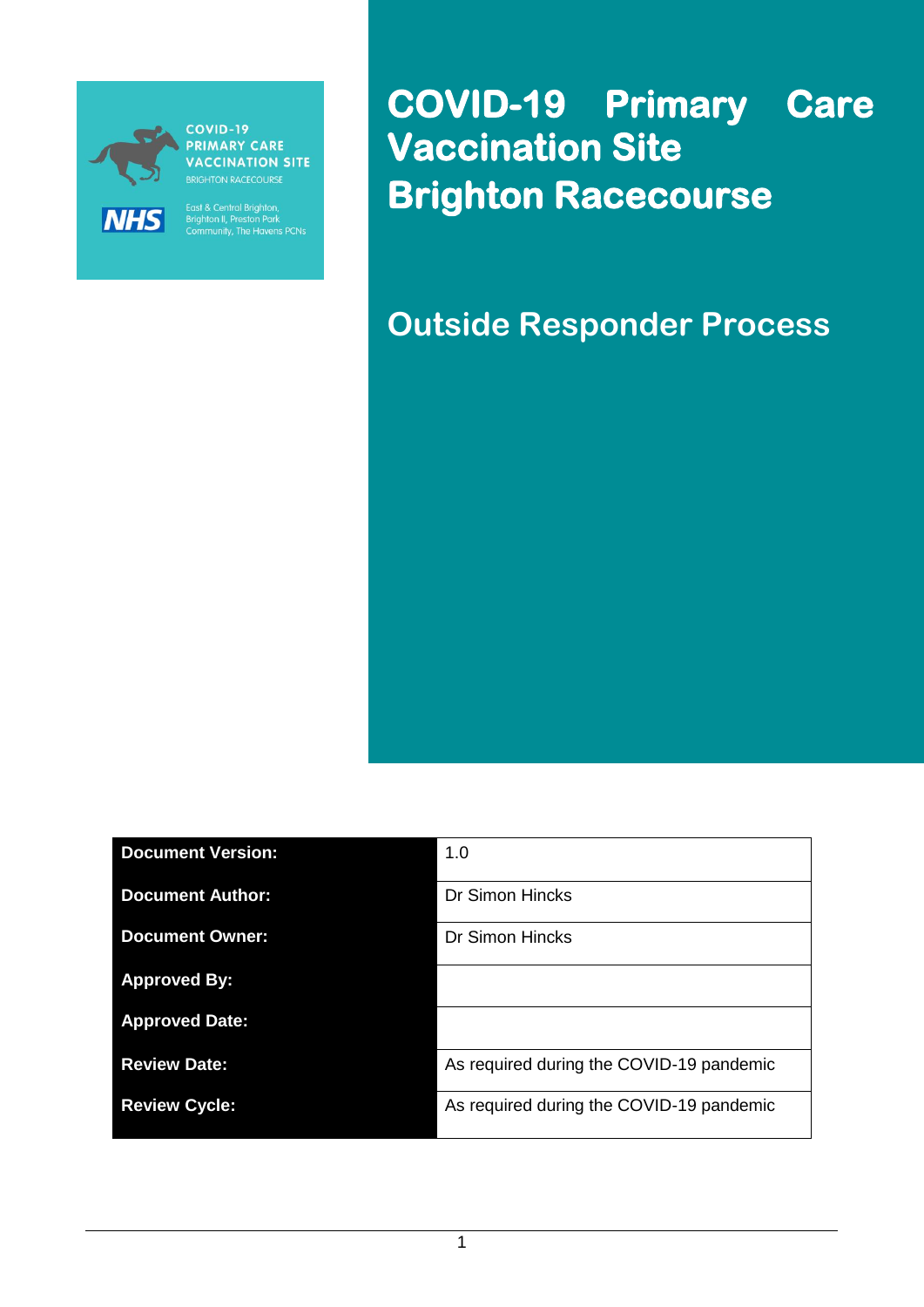| <b>Nersion</b> | Date       | <b>Summary of Change</b> | <b>Reviewer</b> |
|----------------|------------|--------------------------|-----------------|
|                | 25/02/2021 | Final                    | Dr Simon Hincks |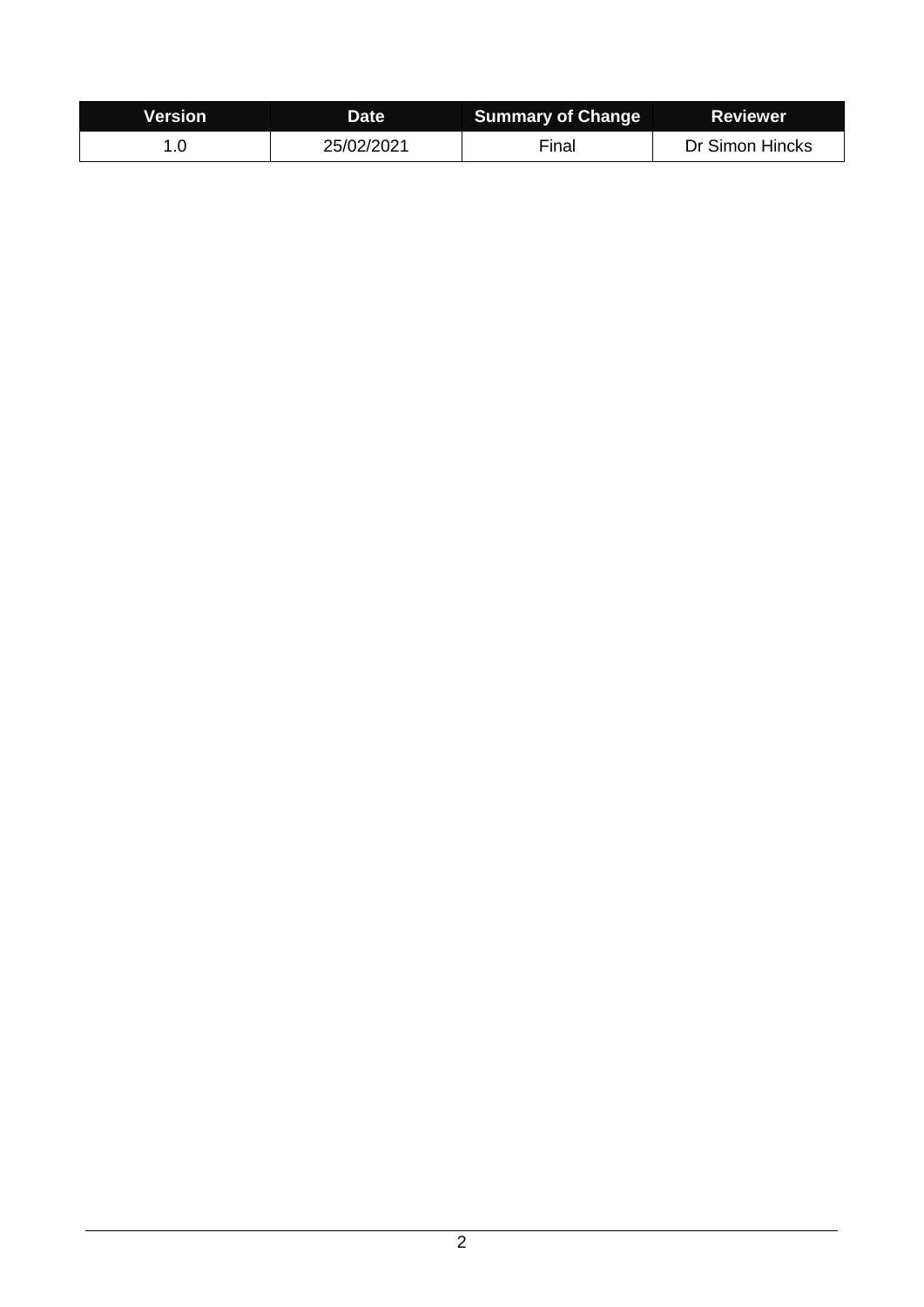## **Contents**

| 4.2 |  |
|-----|--|
| 4.3 |  |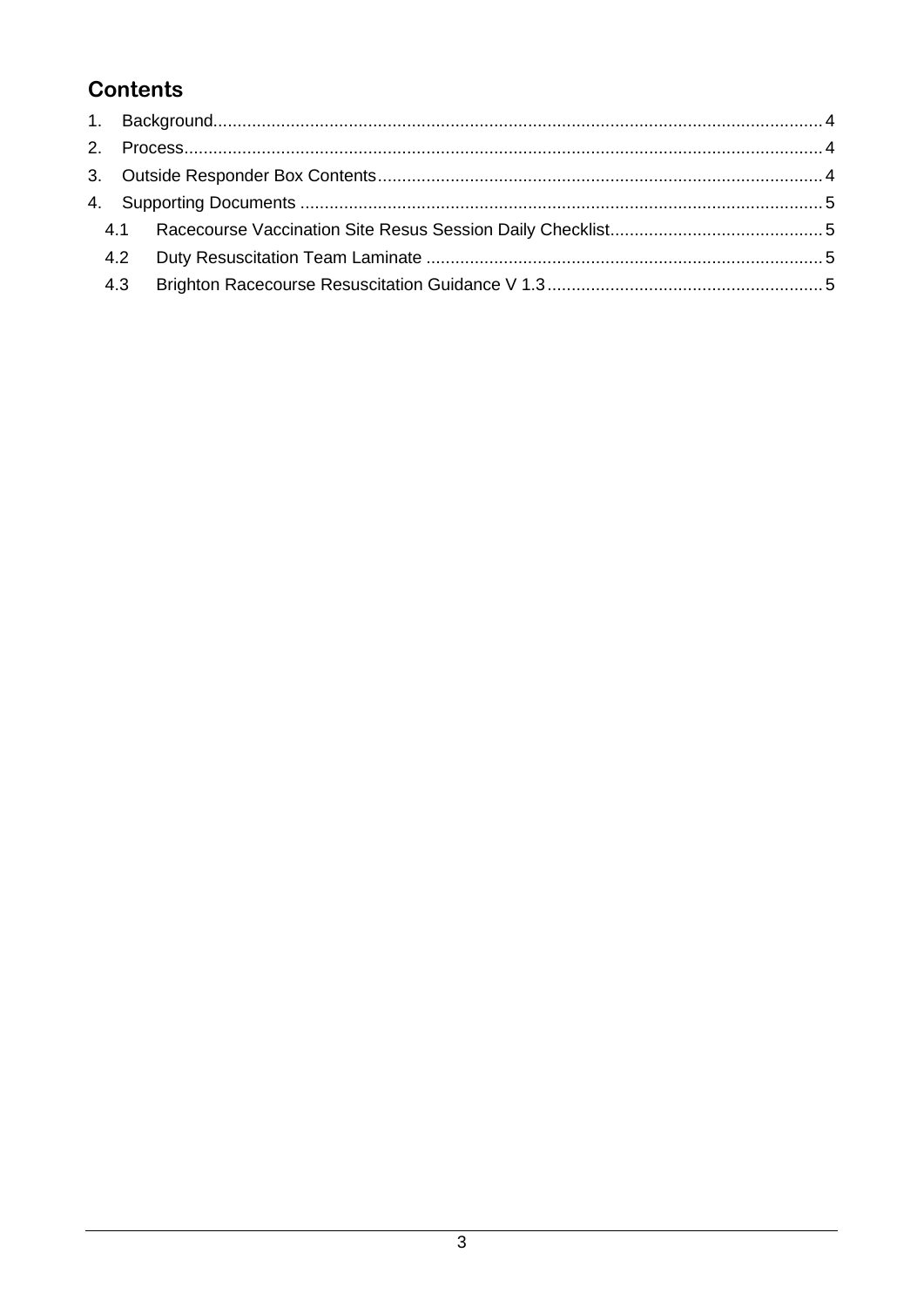## <span id="page-3-0"></span>**1. Background**

The Outside Responder is responsible for dealing with any accidents or illness occurring outside the vaccine centre, but still on the Racecourse site, to deliver first aid and assessment.

## <span id="page-3-1"></span>**2. Process**

- At the start of each session, an Outside Responder will be identified. This person will be an experienced nurse or doctor who is acting in the role of Vaccinator / Consenter for the session.
- The Outside Responder will be posted in POD 7 close to the main entrance, which will also contain the Outside Responder Box during session times. The box will be stored in the resuscitation area outside of session times.
- The Marshals are advised of this process verbally in each daily briefing. It is also noted in the Marshal's prompt notes and there is a sign on the outside of the pod which hosts the responder box and Outside Responder.
- A Marshal will be allocated each shift to support the Outside Responder when called out of the Vaccination Hall
- The Outside Responder will by identified on the Duty Resuscitation Laminate on the flipchart by the Clinical & Pharmacy Lead Desk

## <span id="page-3-2"></span>**3. Outside Responder Box Contents**

| <b>OUTSIDE RESPONDER BOX CONTENTS</b>                |
|------------------------------------------------------|
| Gloves and aprons (black compartments in top section |
| X1 Anaphylactic shock kit (sealed and in date):      |
|                                                      |
| X3 ampoules adrenaline 1mg/ml (1:1000)               |
| X3 23G (blue) needles                                |
| X3 graduated 1ml syringes<br>Cotton wool bals        |
|                                                      |
| Defib (see above)                                    |
| X1 Tuffkut shears (in defib)                         |
| <b>Steristrips</b>                                   |
| Saline                                               |
| Forceps                                              |
| Sterile scissors                                     |
| Dressing packs                                       |
| Assortment of mepores and silicone dressings         |
| Assortment of non-adhesive wound contact dressings   |
| Crepe bandages                                       |
| Tape                                                 |
| Stethoscope                                          |
| Sphygmomanometer                                     |
| Pulse Oximeter                                       |
| Anaphlaxis Algorithim 2021 Laminate                  |
| <b>BLS Algorithim Laminate</b>                       |
| X1 copy Resus event log +pen                         |